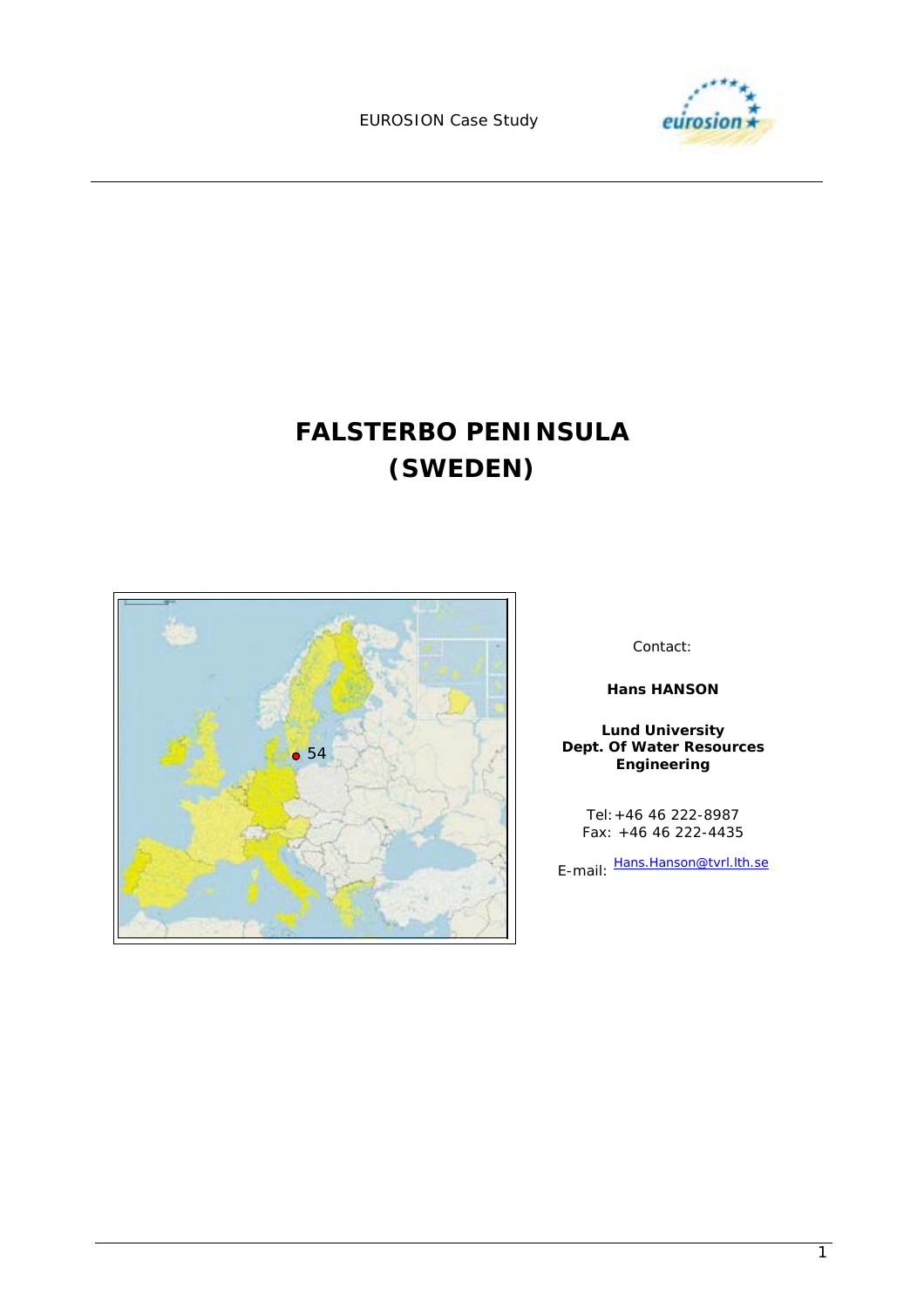

## **1. GENERAL DESCRIPTION OF THE AREA**

## **1.1 Physical process level**

## **1.1.1 Classification**



*Fig. 1: Location of case area. Fig. 2: Overview of the case area.* 

## **1.1.2 Geology**

Sweden forms the Archean marginal basement with the Baltic-Russian sedimentary basin to the east, the Danish-German basins in the south and the Caledonian mountain range in the west. During several stages of the Quaternary, Sweden and the surrounding seas were completely glaciated, as well as during the final, Weichselian substage, which culminated only some 30,000 years ago.

When the front of the receding ice, in about 12,000 BC, reached Scania, the southernmost province of Sweden (where Falsterbo is located), a complicated history of shore development started that was dependent on rate of deglaciation, land uplift by isostatic rebound, sea-level variation and shifting outlets from the Baltic basin. The present rate of land uplift by isostatic rebound varies from 0 in southern Scania, where the case area Falsterbo Peninsula is located, to a maximum of  $0.9$  m / century on the coast of the Bothnian Bay.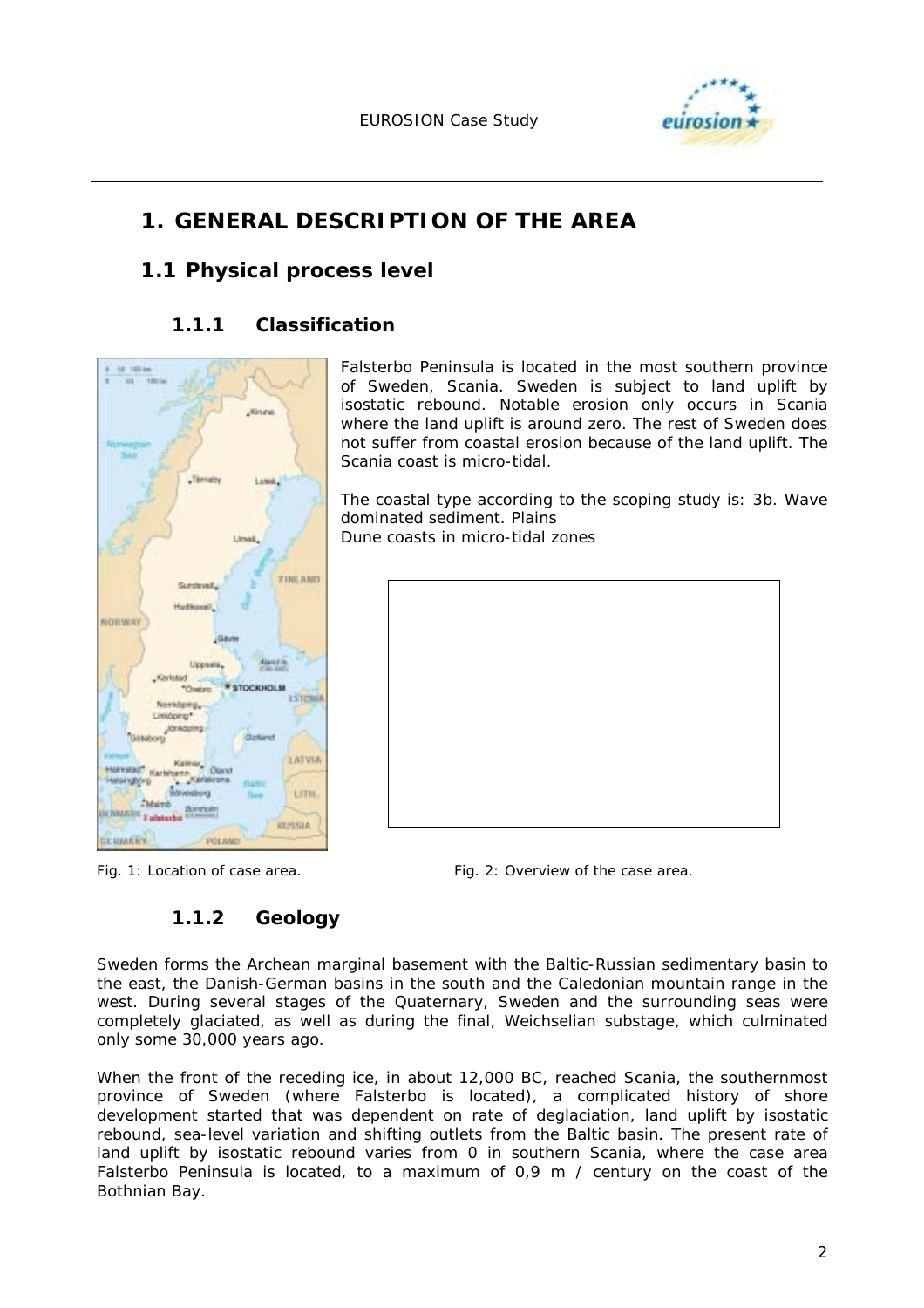

The inland ice produced a till cover of variable texture and thickness and glaciofluvial sediments of two distinctive types: sandy, coarser sediments and suspended silt and clay.

The province of Scania, from a geological point of view, belongs to the European continent rather than to Fennoscandia because the Late Cretaceous covered it. The Archean basement was broken up, mainly in the Permian, along NW-SE fracture zones, resulting in horsts and grabens. Except for the Horst areas, glacial drift deposits are usually thick in Scania, 40-50 m is not exceptional.



*Fig. 3: Geological subsoil of Falsterbo Peninsula.* 

Although low coasts dominate, active cliffs cut in till and glaciofluvial sediments are found along elevated tracts. The isoline of zero-land uplift runs NW-SE through central Scania, which at least partly explains why Scania is the only mainland province with notable coastal erosion.

Fast underland med tunt sandtacke= solid subsoil covered with sand. *Sandavlagring= sand cover by eolian transport Fast underlag= solid subsoil*

The peninsula started to form 6-7000 years ago, during post-glacial time, and has a rather simple geologic stratigraphy. The on average about 10-m thick unconsolidated, fine- to medium sand layer rests on clay-till, under which is bedrock of Danian limestone. Along three stretches, the clay-till rises higher and locally almost reaches the surface. It was around these elevated parts that the peninsula once started to form.

The three elevated clay-tills are more resistant against erosion than the unconsolidated sand layer. Through wind and wave action, sand therefore accumulated around these resistant deposits and built spits and tombolo's, which, in turn, created lagoons by connecting the till deposits to each other and to the mainland. These lagoons then became filled with sand through overwash and eolian transport, and the peninsula started to form.

As can be seen in Figure 4, the peninsula beaches consist of easily erodible beach sand. The southern coast and western coast of the peninsula exist of fine- to medium sized sand grains, while the northern coast exists of fine-grained and organic material.



*Fig. 4: Morphological features peninsula.* 

*Finkorningt / organiskt mtrl= fine-grained and organic material Fin / mellandsand= fine- to medium sized sandgrains*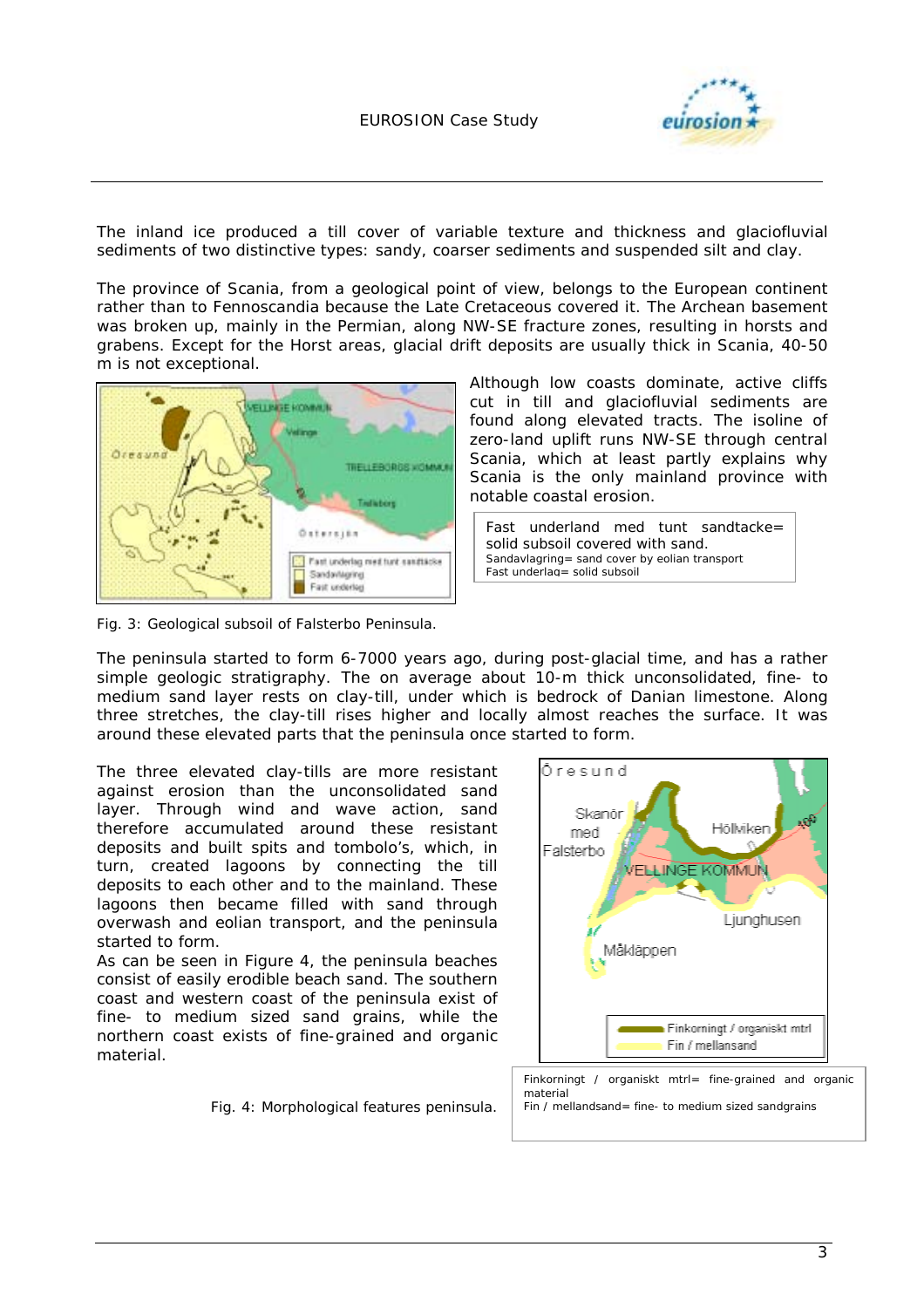

### **1.1.3 Morphology**

Along the practically tideless coast of Falsterbo Peninsula, distinct morphological features are found. South of the Peninsula, the island of Makläppen is found together with two sandtongues. Clear indications that the peninsula has not reached its equilibrium shape are found. The island of Makläppen will become totally integrated with the peninsula, and the two sand-tongues on the south coast will eventually join and establish a new coastline. Then, processes similar to those, which once created the peninsula, will fill the lagoon within. Both the joining of the two sand-tongues and the integration of Makläppen can be related to dumped dredging material in the 1940s. The construction of the harbour (in Skanör) led to the birth of a down drift (directed northward) spit, which is several kilometres long.

### **1.1.4 Physical processes**

### **Tide**

Normal tidal ranges in the adjacent Baltic Sea are less than 0,25 m. Tidal action plays practically no role in this area.

### **Storm events**

Extreme water levels are not directly related to local strong winds, but arise from regional hydrographical and meteorological effects.

### **Sea level rise**

Sea level measurements made in the area since 1945 are studied and it is shown that NHW level has risen by an average of some 0,5 cm/year the last 51 years and around 0,75 cm/year in the last 25 years. An extrapolation of the data showed that the NHW level in 2050 with a probability of 50% can be expected to be around 148 cm above the present mean sea level.

#### **Waves**

In Figure 5, the wave directions at the Falsterbo Peninsula are shown. The predominant wave direction is west to southwest. The longshore current is mainly wave-induced. The average wave heights vary from 0-1 m, the wave climate is moderate.

#### **Land subsidence**

At the southern coasts of Scania, instead of land uplift, there is a small land subsidence present of 0,5 mm/year.



*Fig. 5: Wave directions at Falsterbo Peninsula.*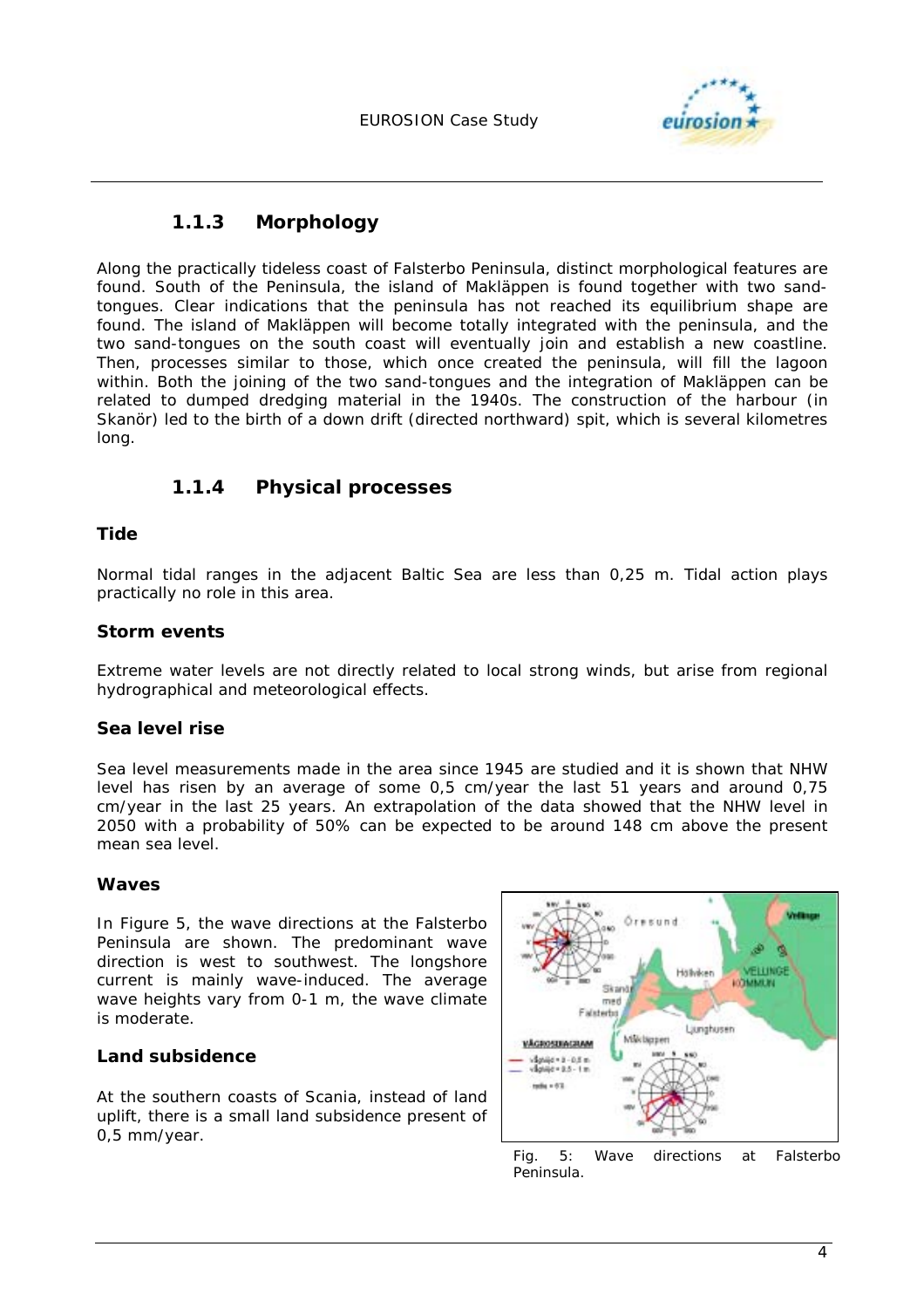

### **1.1.5 Erosion**

### **Structural erosion**

The land subsidence, though it is really small and seems insignificant, on the long run will result in ongoing erosion at the biggest part of the southern coast of Scania. On a shorter timeframe, the net longshore transport caused mainly by wave action is of considerably greater importance for the erosion of the coasts. The unconsolidated layer is very sensitive to erosion and high water levels, especially as the topography is very flat.

The net longshore transport is shown in Figure 6 for Falsterbo. Along the western coast the transport is directed northward and along the southern coast it is directed westward. This is caused by the predominant wind directions west-southwest. The south coast is sheltered from the dominant wind/wave direction and therefore the net direction is westward. Furthermore, it can clearly be seen that the net transport is largest in the surf zone close to the coast. Sediment supplies are primarily from the east, and potentially the south-west and the incident waves are typically erosive in nature.



*Fig. 6: Net sediment transport direction Falsterbo Peninsula.* 

Hanson and Larson (1993) applied the numerical shoreline change model GENESIS to estimate the potential sediment transport rates along the south and west coasts. For calibration, at Skanör Harbour the sediment budget was formulated, which indicates a net longshore sediment transport along the west coast of 39,000  $m^3$ /year to the north. The calculation with the model gave a net longshore transport of 35,000  $\text{m}^3/\text{year}$  to the north for the west coast and 61,000  $\mathrm{m}^3$ /year to the west for the south coast.

## **1.2 Socio-economic aspects**

## **1.2.1 Population rate**

Falsterbo Peninsula has about 10,000 inhabitants. In Figure 7 the built-up area of Falsterbo peninsula is shown. Falsterbo Peninsula covers an area of approximately 50 km2 (very rough estimate!). The population rate is 10,000/50 = 200 persons /km2. Thus, the area is densely populated. The population rate of the entire commune of Vellinge is 29,641 / 142 km<sup>2</sup> = 209  $p$ ersons/ $km<sup>2</sup>$  resembles the result very well.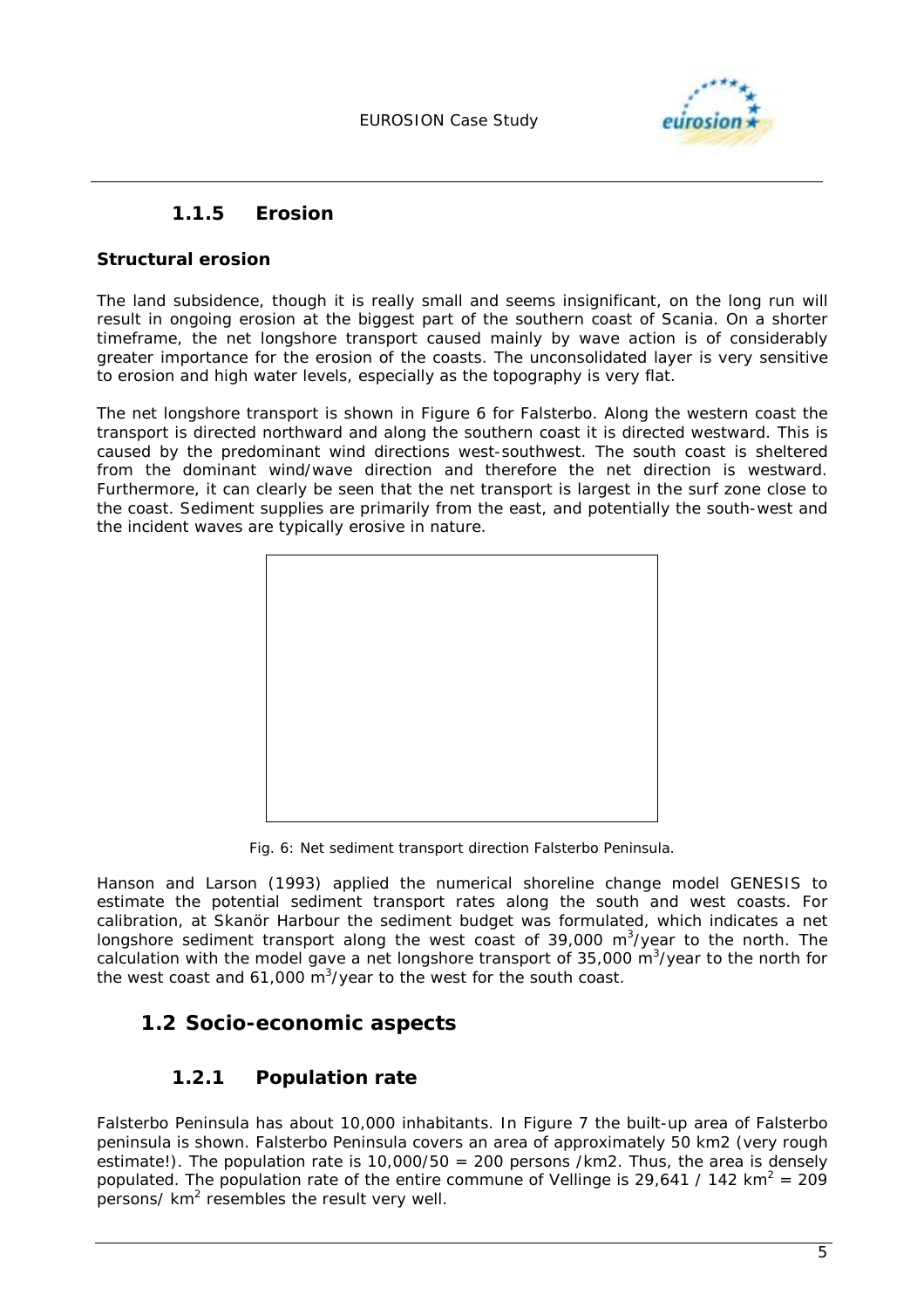



## **1.2.2 Major functions of the coastal zone**

Falsterbo peninsula is famous for its unique scenery, white beaches, and golf courses, factors that make it an excellent recreational area. A great part of it has nature reserve status. Skanör is an old village from the herring period that peaked about 700 years ago. Nowadays it is a suburb to Malmo and a summer village. Falsterbo is a twin village to Skanör dating from the Middle Age when herring was fished and sold around the Baltic Sea. Between World War I and II, famous people met at 'Falsterbohus' and enjoyed the long sandy beaches and the nice summer weather.

*Fig. 7: Built-up area Falsterbo Peninsula.*

- $\blacktriangleright$  **Tourism and recreation:** Falsterbo is especially known for birding tourism, it is a famous flyway for migrating birds, which make Falsterbo one of the European hotspots for ornithologists. Furthermore, horseback riding, sailing, wind-surfing are popular activities attracting tourism at Falsterbo Peninsula.
- **Urbanisation** (protection of human lives and investments)
- $\blacktriangleright$  **Nature conservation:** The area Foteviken is present in Falsterbo, this has been a Ramsar site since 1974. The area, that covers 7530 ha, includes several nature reserves.
- **Fishery and aquaculture:** The major industry at Falsterbo exists of a large fishing dock in the harbour in Skanör.

In Figure 8, the spatial planning for Falsterbo Peninsula is shown. The built-up area remains within the existing borders. Outside the built-up areas the greatest part of Falsterbo Peninsula is pointed out as nature reserve. Furthermore, a protected coastal strip is appointed along the entire coastal line of Falsterbo Peninsula. This coastal strip is fixed by law.

### **1.2.3 Land use**



*Fig. 8: Planning for Falsterbo Peninsula.* 

The land use at Falsterbo Peninsula can be seen in Figure 8. Most of the coastal strip is reserved for coastal protection purposes, as is required by the building restrictions in Denmark. No agricultural use of this coastal strip occurs, the land use functions are recreation and nature. Built up urban areas are located outside the defined coastal strip (at least 300 m from waterline).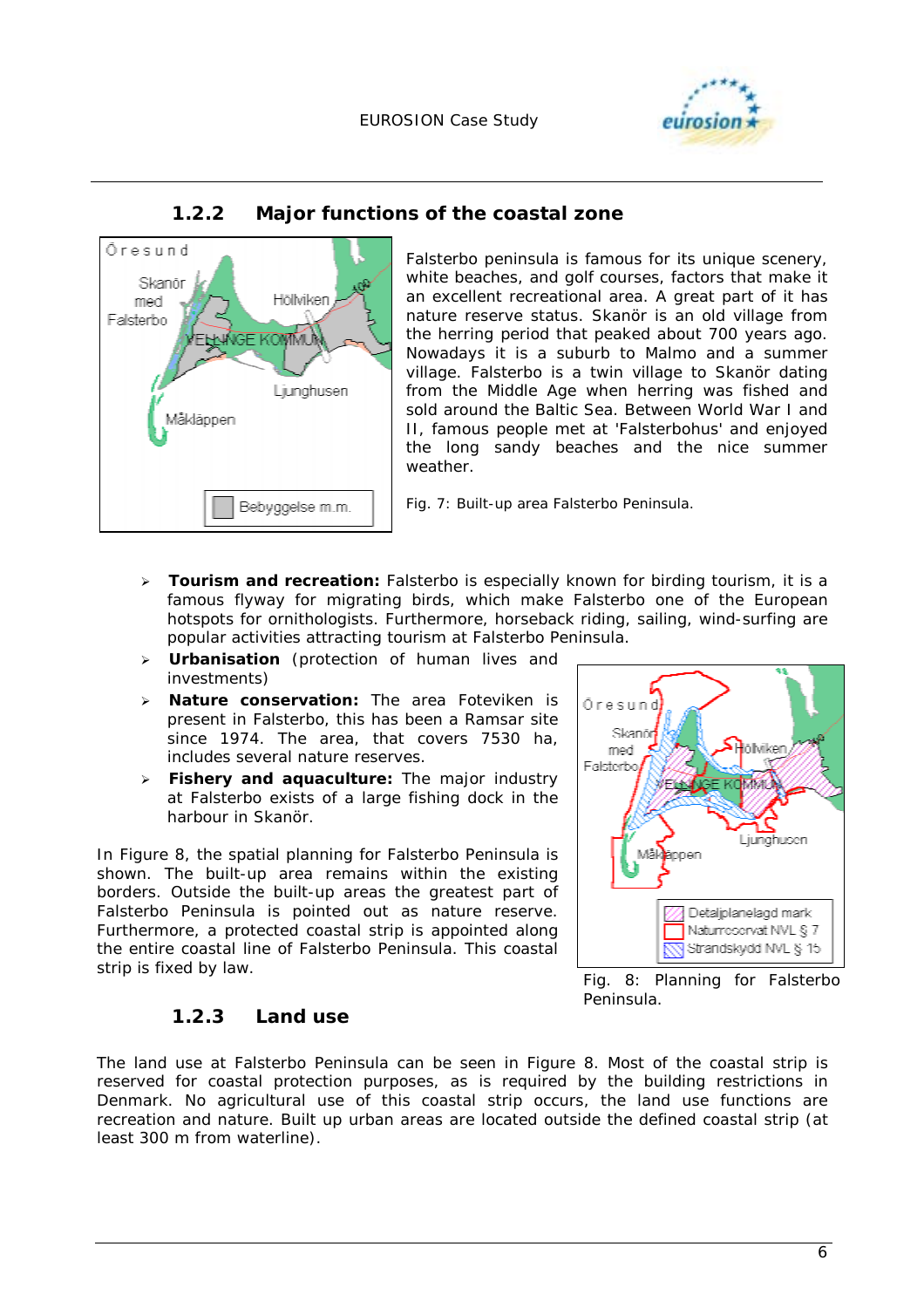

## **1.2.4 Assessment of capital at risk**

According to Bryant et al (1995), the coast at Falsterbo Peninsula is at high risk.

- $\triangleright$  High: city or major port or  $> 150$  persons/km2 or  $> 150$  m road/km2 or  $> 10$  m pipeline/km2
- $\triangleright$  Moderate: 150 < persons/km2 > 75 and 150 < m road/km2 > 100 and 10 < m pipeline/km2 > 0
- $\triangleright$  Low: persons/km2  $<$  75 and m road/km2  $<$  100 and no pipelines

The population rate of 200 persons/km2 also implies a high risk according to this classification.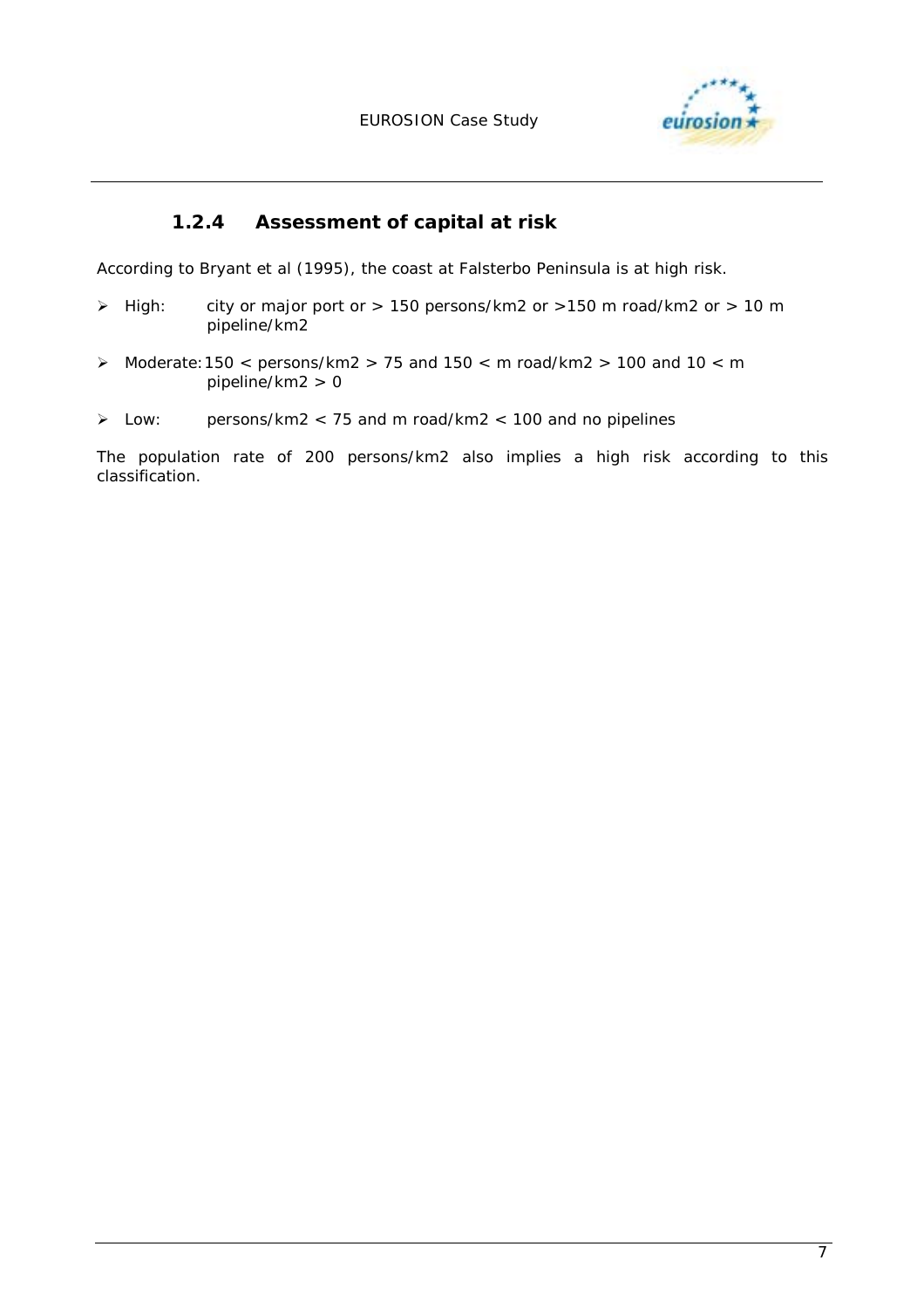

## **2. PROBLEM DESCRIPTION**

## **2.1 Eroding sites**

## **2.1.1 Current Scenario**

The case study will focus on the coastal dynamics along the valuable south and west coasts, characterized by rather wide sandy beaches suitable for recreation but prone to erosion. The north shoreline is subject to much lower incoming wave energy and generally quite stable. No geomorphologic features of particular interest exist here and it is not as valuable as the south and west coasts.

In Figure 9, the eroding sites on Falsterbo Peninsula are shown:

> North of the Skanör Harbour Since the construction of the harbour a long time ago, a substantial withdrawal of the beach north of the harbour has taken place (leeside erosion). South of the harbour large quantities of sand have accumulated.

#### > Makläppen

The erosion-affected area is the coastal stretch west respectively east of the Falsterbo lighthouse.

Concluding, in the current situation the erosion problems are very local and are not present on a large scale.

### **2.1.2 Future scenario**



*Fig. 9 : Eroding sites at Falsterbo Peninsula.*

Falsterbo peninsula is very low-lying and built up of unconsolidated sand. Thus, it is very sensitive to increasing sea levels. Sea level measurements made in the area since 1945 are studied and it is shown that NHW level has risen by an average of some 0,5 cm/year the last 51 years and around 0,75 cm/year in the last 25 years.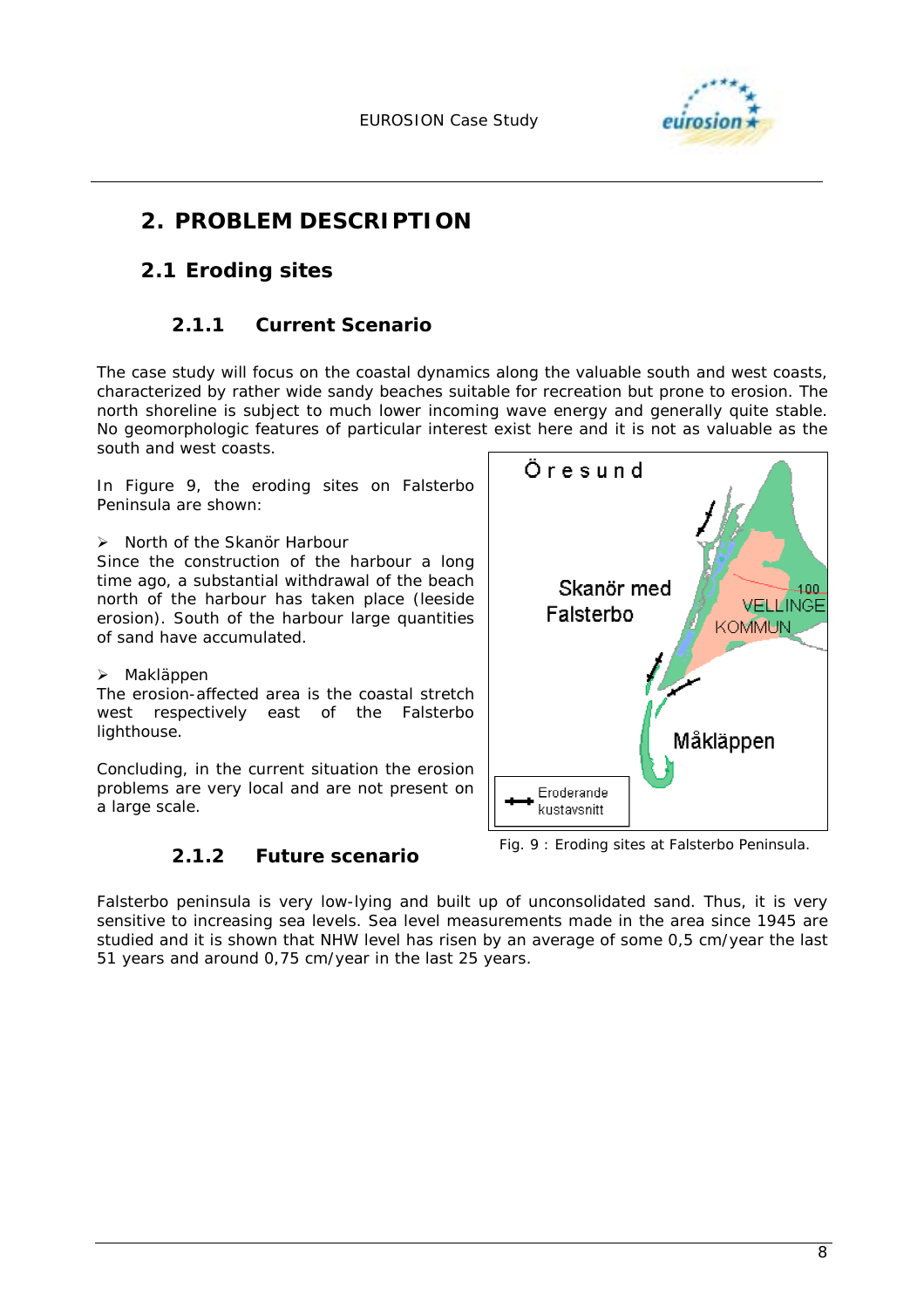



*Fig. 10: Effect of sea-level rise on the Falsterbo Peninsula.* 

It is found that the annual-high water level around the peninsula increases by 5 mm per year and statistically will exceed +1.5 m in relation to present mean sea level every 2 years by 2050. According to a digital elevation model (DEM), such exceedence will result in inundation for some 20% of the westerly urban areas. Extreme water levels are not directly related to local strong winds, but arise from regional hydrographical and meteorological effects. Hence, extreme waves and water levels are unlikely to occur concurrently. The exceptional sensitivity of the local coastal environment is confirmed by the fact that human activity has contributed to the rapid growth of the three most distinct features along the peninsula coast.

To illustrate the effect and importance of sea-level rise for Falsterbo, the situation with a sea-level rise of 1 m and 2 m without further measures taken is shown in Figure 10. The most sensitive part of Falsterbo is the western coast with spits, barriers and lagoons and the island of Makläppen. With a sea-level rise of 1 m this area will be flooded, the villages Skanör and Falsterbo is expected to be flooded when the sea-level rise is 2 m. This indicates the importance of sea-level rise (and land subsidence) for the peninsula Falsterbo.

## **2.2 Impacts**

The impacts of the local erosion, taking place in the current situation, are not drastic. The eroded areas are not inhabited thus human lives or investments are not at stake. The erosion does have an impact on recreational beaches, however the island offers a lot more fine beaches in the current situation.

Looking at the future scenario for Falsterbo, including the sea level rise and land subsidence, much more serious impacts are foreseen. For a relative sea-level rise of 1 m all the recreational beaches and important nature reserves are flooded according to prediction. For a relative sea-level rise of 2 m human lives and investments are threatened; the villages Falsterbo and Skanör are predicted to be flooded in this situation.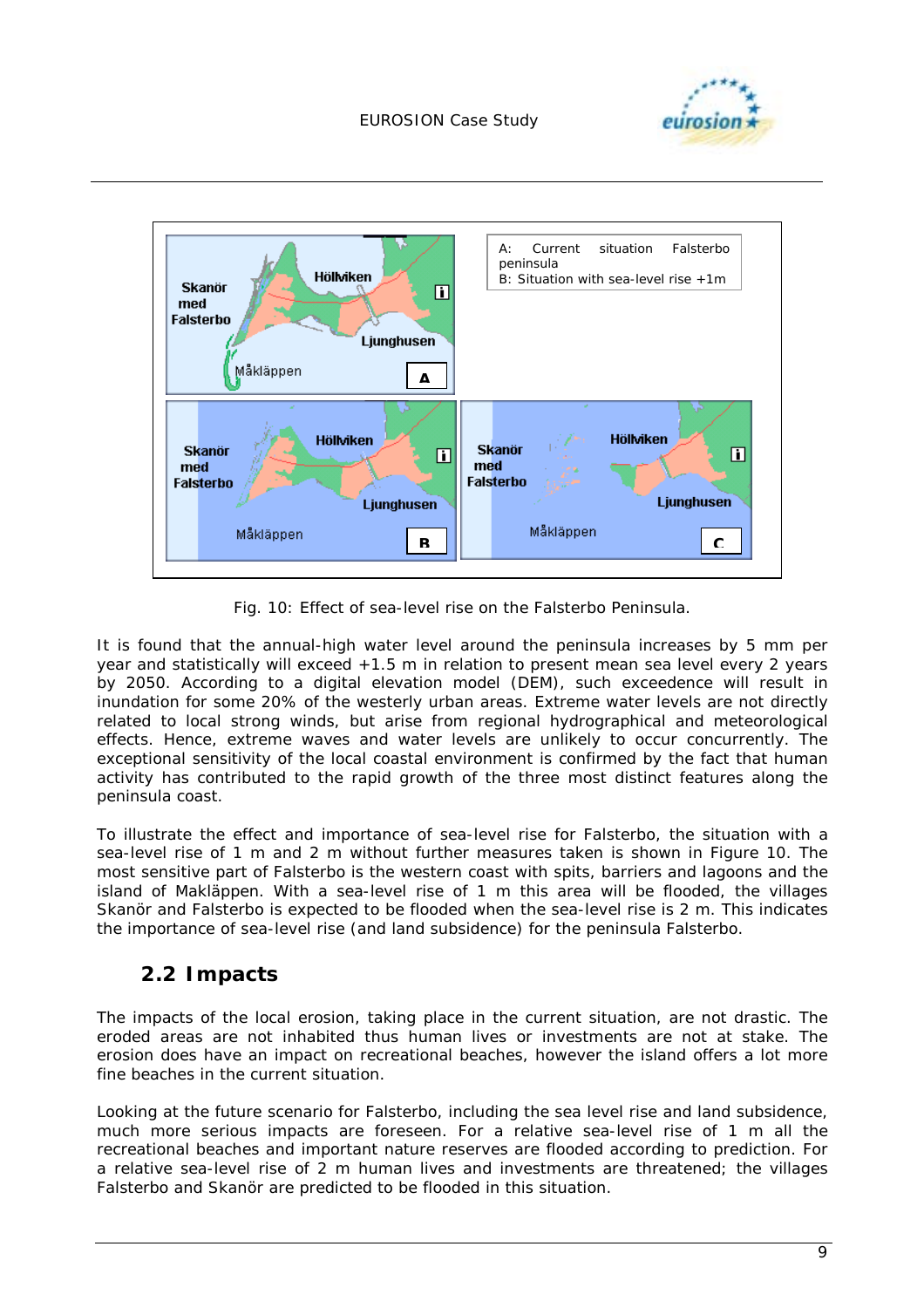

## **3. SOLUTIONS/MEASURES**

## **3.1 Policy options**

Up until now, the policy option for Falsterbo Peninsula has been "do nothing". The locally threatened areas are not very valuable and therefore no action has been undertaken recently. Historically, some measures were taken to slow down or stop the erosion locally ("hold the line" or "limited intervention").

## **3.2 Strategy**

### **3.2.1 Current situation**



*Fig. 11: View towards southwest point of Falsterbo.*

For the current erosion problems, no measures have been taken recently. The measures, which have been taken, are very old and only remain effective in a few parts. These historic measures are located in the coastal area east of the lighthouse and consist of hard coastal measures. No measures were taken north of the harbour where leeside erosion occurs. Apparently this leeside erosion does not cause any problems.

### **3.2.2 Future scenario**

Vulnerability to high water levels and wave action is of concern for the 10,000 residents of the peninsula, especially in consideration of global warming as enhanced inundation and coastal erosion problems may ensue. Rational counteractions of such problems are possible



only through sufficient knowledge of local coastal processes. Equally important are planning and ability to identify threatened areas. Therefore, extensive studies are now being carried out about the possible sea level rise at Falsterbo Peninsula and the possible consequences this can have for the peninsula. Furthermore, studies are being carried out as to what solutions can be applied to counteract the sea level rise.

In general, in Sweden beach nourishments are very unusual for coastal protection. In the unusual cases the volume of supplied material is of the order of a few thousands up to 15,000  $m^3$ . In almost all coastal erosion cases, revetments or groins have been used.

*Fig. 12: Historic measures at Falsterbo.*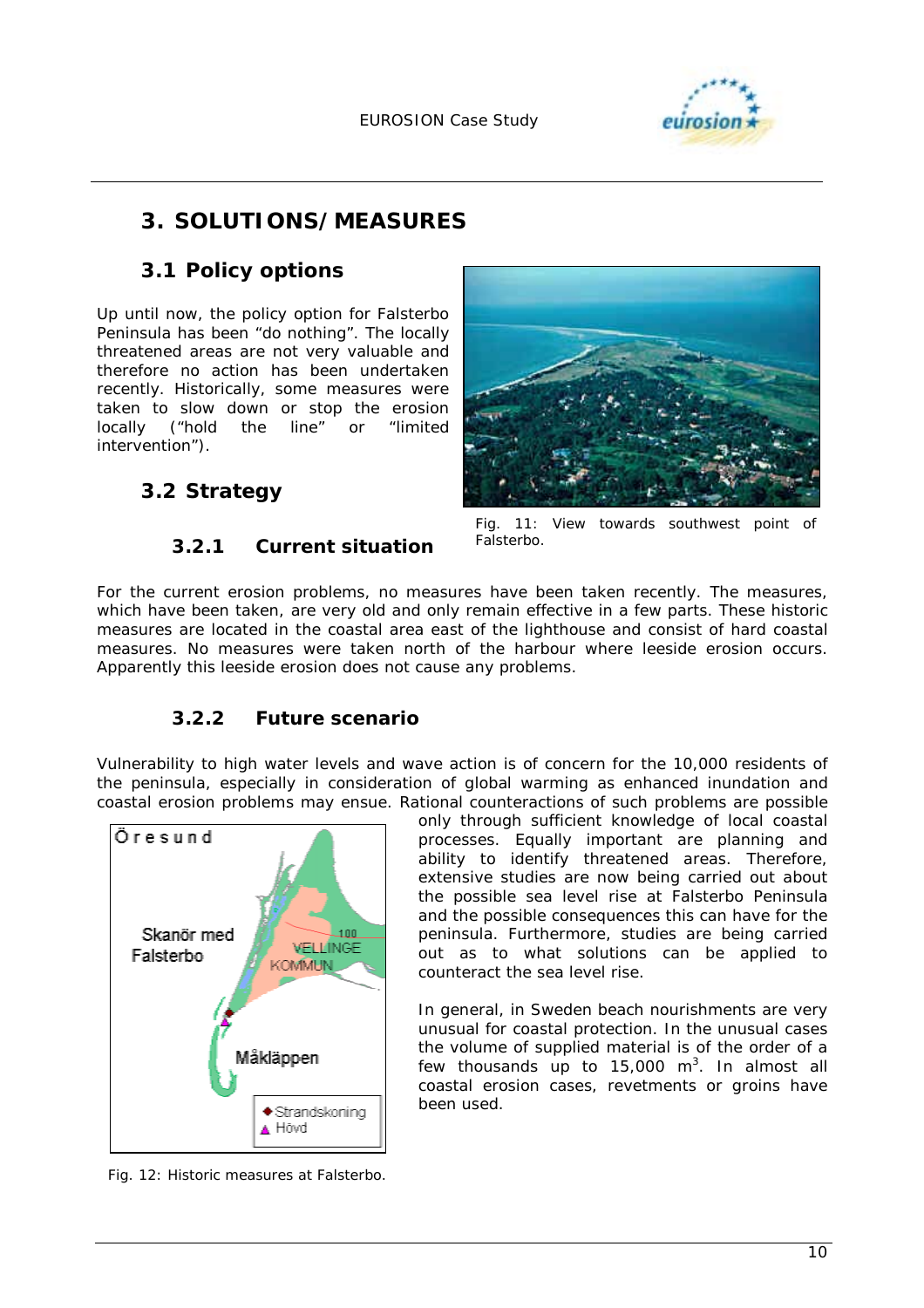

## **3.3 Technical measures**

### **3.3.1 Type**

East of the southern tip of Falsterbo some measures have been taken a long time ago. A seawall and a groin were built to prevent further erosion of the beach. The seawall and groins were made of wooden poles. These poles were fixed in the foreshore zone of the beach (in the water).

### *3.3.2* **Future scenario**

Of the anticipated mean sea-level rise and potential shift in precipitation/ evapotranspiration rates until 2050, the former is believed to have greater impact on the unconfined groundwater-table position. An important finding is that a limited sand-layer thickness largely governs the groundwater-flooding liability of a given region.

Vegetated earth dams and beach nourishment are the most viable solutions for potential flooding and erosion problems. They can be integrated into the unique landscape and precious coastal areas with minor aesthetic impacts. In addition, the moderate wave climate means that long time intervals can elapse between re-nourishments.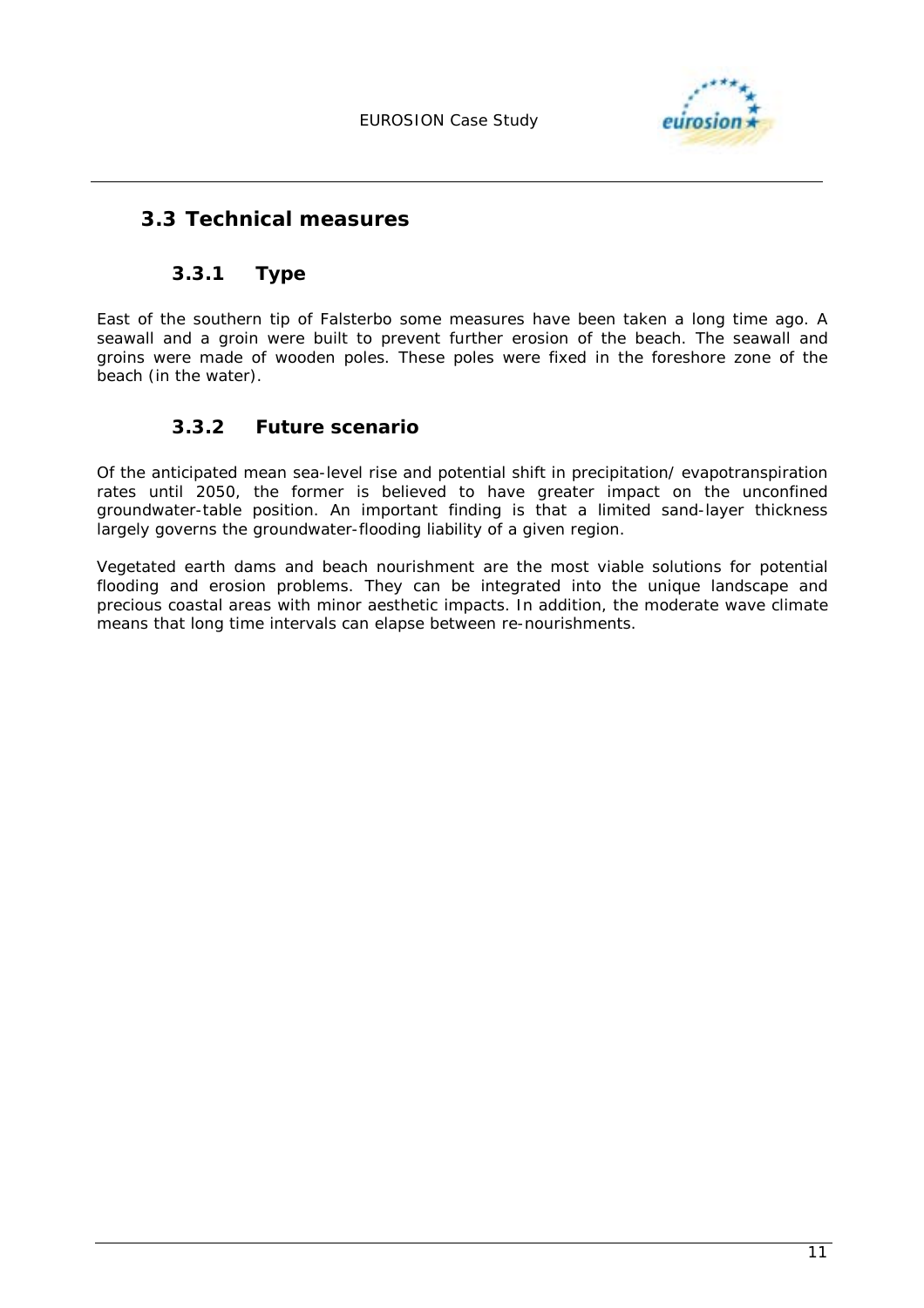

## **4. EFFECTS AND LESSONS LEARNED**

## **4.1 Effects related to erosion**

Up until now, the general policy option at Falsterbo is do nothing because the locally occurring erosion so far does not cause any problems. The local measures that have been taken a long time ago only remain effective in a few parts, most of the erosion east and west of the lighthouse is continuing.

Falsterbo peninsula is very low-lying and built up of unconsolidated sand. Furthermore, the south of Sweden is the only region in Sweden where instead of land uplift a situation of small land subsidence (0.5 mm/yr) is present. Thus, it is very sensitive to increasing sea levels. Therefore, relative sea level rise in the future can be of great importance for Falsterbo, the flooding risks will increase significantly for the entire peninsula. Therefore, extensive studies are now being carried out about the possible sea level rise at Falsterbo Peninsula and the possible consequences this can have for the peninsula. Furthermore, studies are being carried out as to what solutions can be applied to counteract the sea level rise.

## **4.2 Effects related to socio-economic aspects**

Because the historic measures were applied so locally, the impact on socio-economic aspects in the current situation is not of real importance. However, possible future measures will have a great impact on socio-economic aspects because the functions tourism, nature and urbanisation are under great threat of the rising sea level and have to be protected by applying coastal protections. If nothing is done, the present coastal strips will be flooded. These coastal strips represent the most important functions of Falsterbo Peninsula: recreation and nature. In other predictions even the urban areas of the peninsula will be flooded.

## **4.3 Effects in neighbouring regions**

Because of the small scale of the coastal protection measures in the current situation, no effects were noticed in neighbouring regions.

Future measures to protect the peninsula from flooding will possibly fix the peninsula's coastline. Clear indications that the peninsula has not reached its equilibrium shape have been found; therefore fixing the coastline will disturb the natural processes towards equilibrium of the peninsula and can have far-reaching influences on neighbouring coastal regions. Furthermore, if the peninsula's coastline is fixed in a situation that is not the equilibrium state, a lot of maintenance will be needed to maintain that coastline.

## **4.4 Relation with ICZM**

In Sweden, coastal planning is mainly the responsibility of the municipalities, for some special sector planning the region or even national level can become responsible. The coordination of the different state sector interests in the physical plans of the municipalities however, is the responsibility of the County Administrative Board. The County Administrative Boards develop regional guidelines, and have to assure that national and regional policies will be considered in local planning. An Environmental Code was drawn up with the purpose to create a stronger environmental legislation. Furthermore, following the HELCOM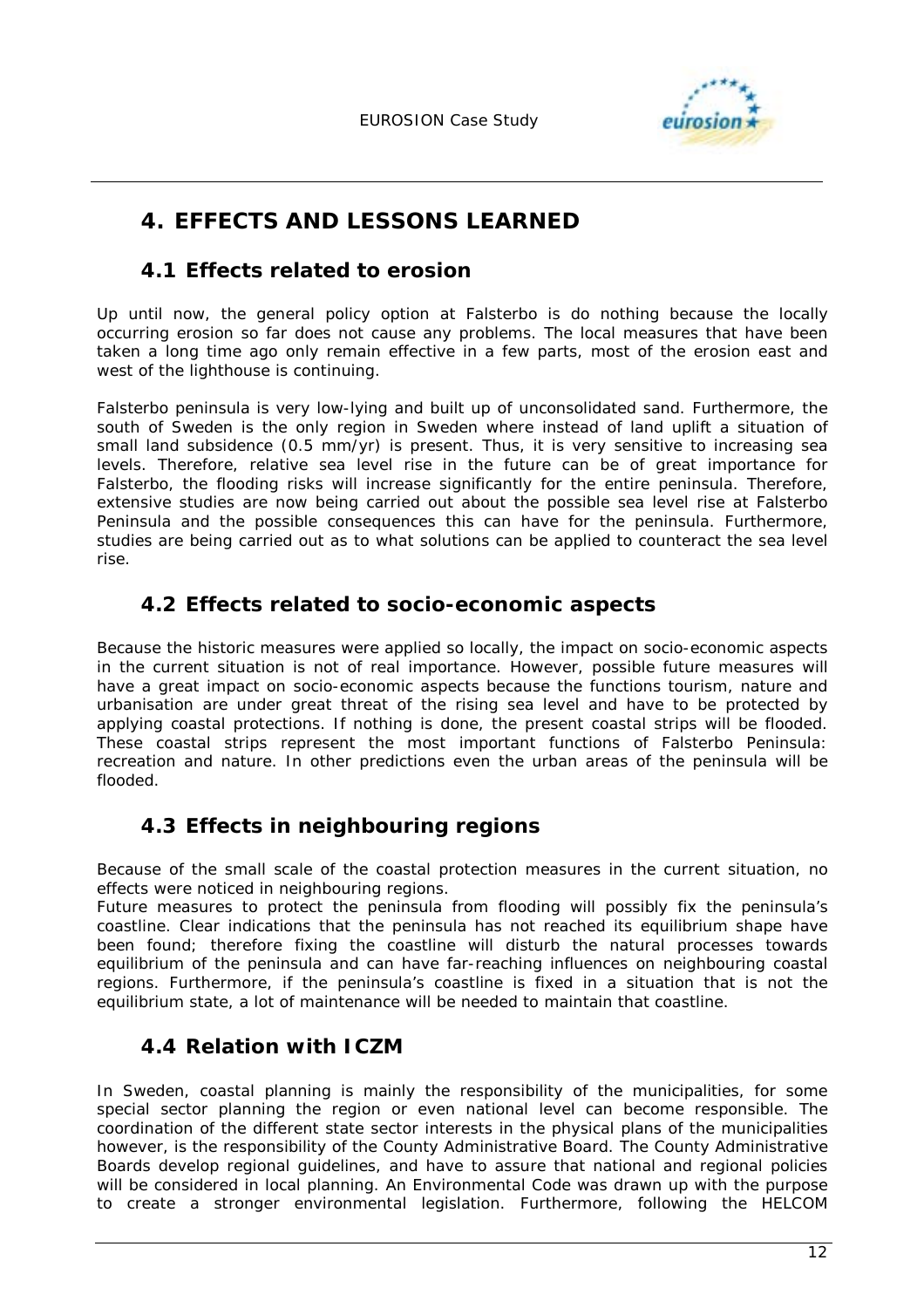

recommendation 15/1 (protection of the coastal strip), a protected shoreline zone ranging 100 m inland and offshore is reserved for out-door recreation and nature protection and may be extended to 300 m if necessary. The planning control system is mainly restrictive; the state of implementation depends very much on the way these planning instruments are used.

In Sweden, on a national level fifteen national environmental quality objectives were adopted in 1999, these comprise "a balanced marine environment, sustainable coastal areas and archipelagos". It says that sea and coast must have a high degree of biological diversity, opportunities for aesthetic experiences and natural and cultural values. Industrial activities and recreations shall be carried out in a way that promotes sustainable development.

Integrated coastal zone planning is in a very early stage in Sweden, increased environmental problems and conflicts between different interests in coastal areas led to experimental works with integrated physical planning of sea and coast by the Swedish Marine Resources Commission and the Swedish Board of Housing, Building and Planning.

In the plans to protect Falsterbo against the future sea level rise, the unique landscape and precious coastal areas play an important role in the choice for a coastal protection scheme. An integrated approach of the coastal protection plan is therefore necessary.

## **4.5 Conclusions**

### **Effectiveness**

The locally taken measures are very old and in general not effective anymore. However, the erosion has not caused great problems in the past at Falsterbo Peninsula. Because Falsterbo Peninsula is low-lying and built up out of unconsolidated sediment and because of the small but present land subsidence, the peninsula is very sensitive to future sea level rise and will need extra coastal protection to prevent flooding. Before taking any measures to combat the predicted sea level rise, extensive studies of the effects of sea level rise on the peninsula are needed to determine the best solution.

### **Possible undesirable effects**

No undesirable effects have taken place in the current situation, however for future large scale protection schemes it has to be taken into account that the Peninsula is very sensitive for human interference and taking these measures could have some undesirable effects.

### **Gaps in information**

For future possible measures, the influence of large coastal protection schemes at Falsterbo Peninsula is difficult to predict because the peninsula is not in its equilibrium shape yet and has shown to be very sensitive for human interference. Therefore, extensive studies are needed before measures are taken.